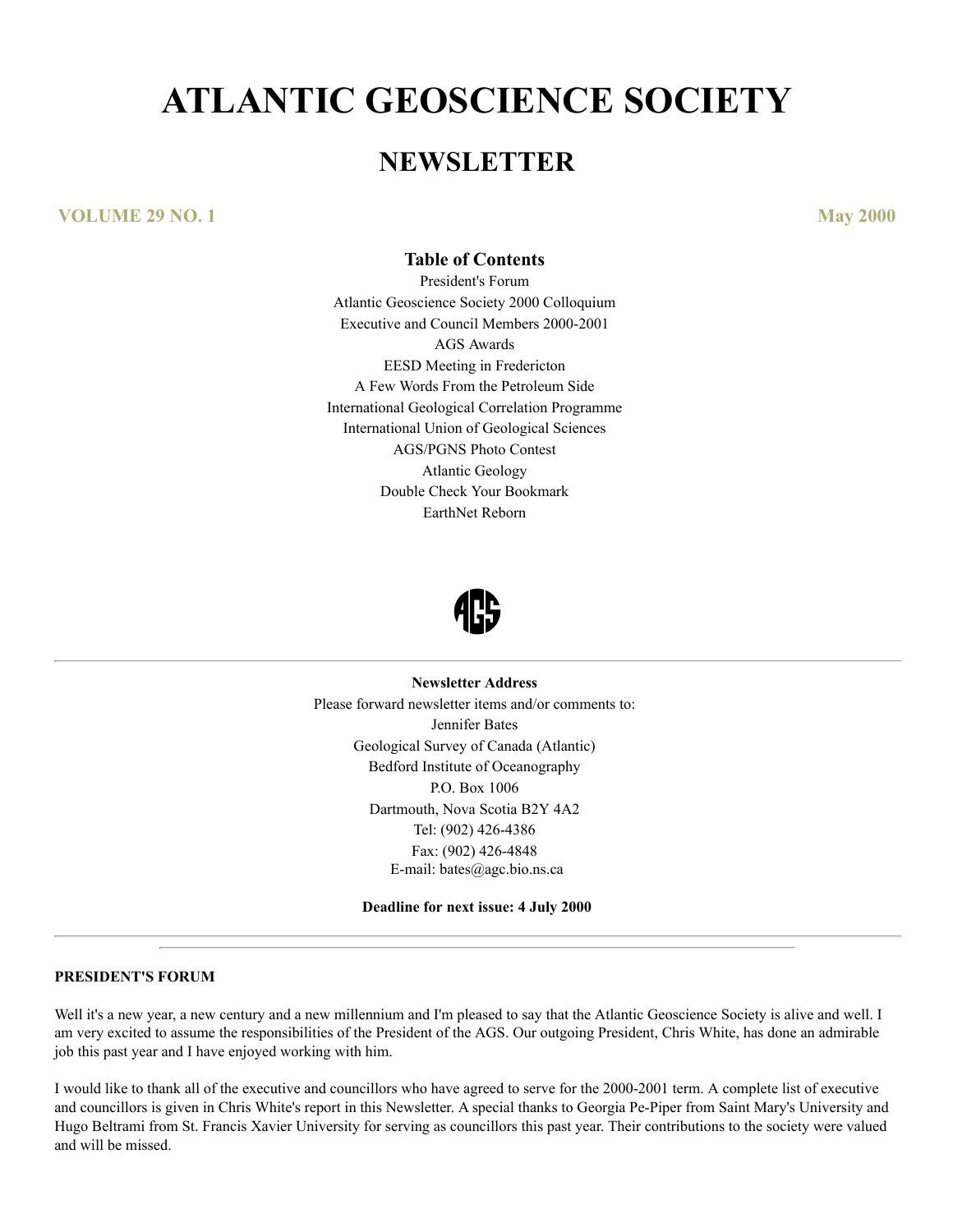The concurrent AGS Colloquium and meeting of the Environmental Earth Science Division (EESD) of the GAC, in Fredericton, were well organized and enjoyable to attend. Despite the inclement weather (which in itself is an AGS tradition) the conference ran very smoothly. Congratulations to the organizers including Tom Al, Bruce Broster, Nicole Cormier, Christine Lodge, Mike Parkhill, Toon Pronk and Clint St. Peter and to the many student volunteers who gave of their time. This year I was particularly impressed by the quality of the student papers and posters. These young scientists continue to improve the quality of student presentations. Congratulations to the student award winners including Michael Young who received the Rupert MacNeill Award for the best oral presentation, Christine Dyble who received the Graham Williams Award for best poster and Ian DeWolfe who received the Noranda Award for the best economic student presentation.

In addition to the student awards mentioned above, this year's Annual Banquet and Social featured two awards to very deserving recipients. David Piper was awarded the AGS Distinguished Scientist (Gesner) Medal. David is a remarkably prolific geoscientist who has published extensively on a broad spectrum of topics from his specialty in marine sedimentology to igneous petrology, geochemistry and structural geology. David has also contributed to the Atlantic geoscience community through his work advising students over the years. I would also like to congratulate Peter Wallace for receiving the AGS Distinguished Service Award. Peter has been a stalwart member of the AGS for many years and has helped to shape the society through his many contributions. We in the AGS are truly fortunate to have members like David and Peter in our midst.

What else should I include in this preamble? I could talk about the many initiatives that the AGS is currently undertaking such as The Last Billion Years book, the EdGEO program and the new Lexicon, to name a few. However, as the new President, I am still getting up to speed on many of these projects, so I thought that I'd write about the state of the mining industry as we enter the new Millennium.

Earlier this year, I attended the Mining Millennium 2000 conference in Toronto that is a joint meeting of the Prospectors Association of Canada (PDAC) and Canadian Institute of Mining, Metallurgy and Petroleum (CIM). Attendance was projected to be in excess of 10,000 and the event highlighted all aspects of the mining industry from exploration to produc-tion and reclamation. Once again this year's conference featured the Atlantic Rock Room, a collaborative venture by prospectors and government surveys of the Atlantic Provinces.

Not so long ago, the PDAC announced that the Canadian mineral industry is facing significant challenges. First, Canadian mine exploration levels are severely depressed. Secondly, major mineral-producing companies are spending more of their exploration dollars offshore. Thirdly, there has been a collapse of financial markets for the junior exploration sector. This crisis in mineral exploration levels is placing a long-standing Canadian infrastructure, such as drilling contractors, helicopter companies, professional geologists, geophysicists and engineers, hotel services and outfitters, at risk. This will have an overall effect of eroding Canada's competitive edge, and detrimentally effect its pre-eminent position as leader in the global mining industry.

So what does all this have to do with the AGS? Why am I droning on about this? Should you be aware of, or concerned about, this trend? I think so. A healthy industry not only provides year-round high-paying jobs for people in rural parts of the Atlantic region, it also provides a market for current geoscience research. What are your thoughts on this issue? Drop me a line if you have any comments.

Tel: (902) 424-2523 Fax: (902) 424-7735 E-mail: mamacdon@gov.ns.ca

In closing, I look forward to working with the other members of the executive and council in continuing the important work of the Atlantic Geoscience Society.

*Mike MacDonald, AGS President*

Back to the Table of Contents

# **ATLANTIC GEOSCIENCE SOCIETY 2000 COLLOQUIUM**

#### **Fredericton, New Brunswick**

This year's annual Colloquium marked the first partnership effort between the Atlantic Geoscience Society (AGS) and the Environmental Earth Science Division (EESD) of the Geological Association of Canada.

The three day event (February 10-12, 2000) was held at the Fredericton Inn, Fredericton, New Brunswick, and attracted more than 170 geoscientists. Those in attendance benefitted from a full agenda with a day and a half dedicated to each organization's program.

This AGS conference summary represents my first official duty as Past President. The AGS portion of the conference was kicked off on Friday evening with a keynote lecture by the Geological Association of Canada's Past President Medallist, Dr. Cees van Staal. Cees gave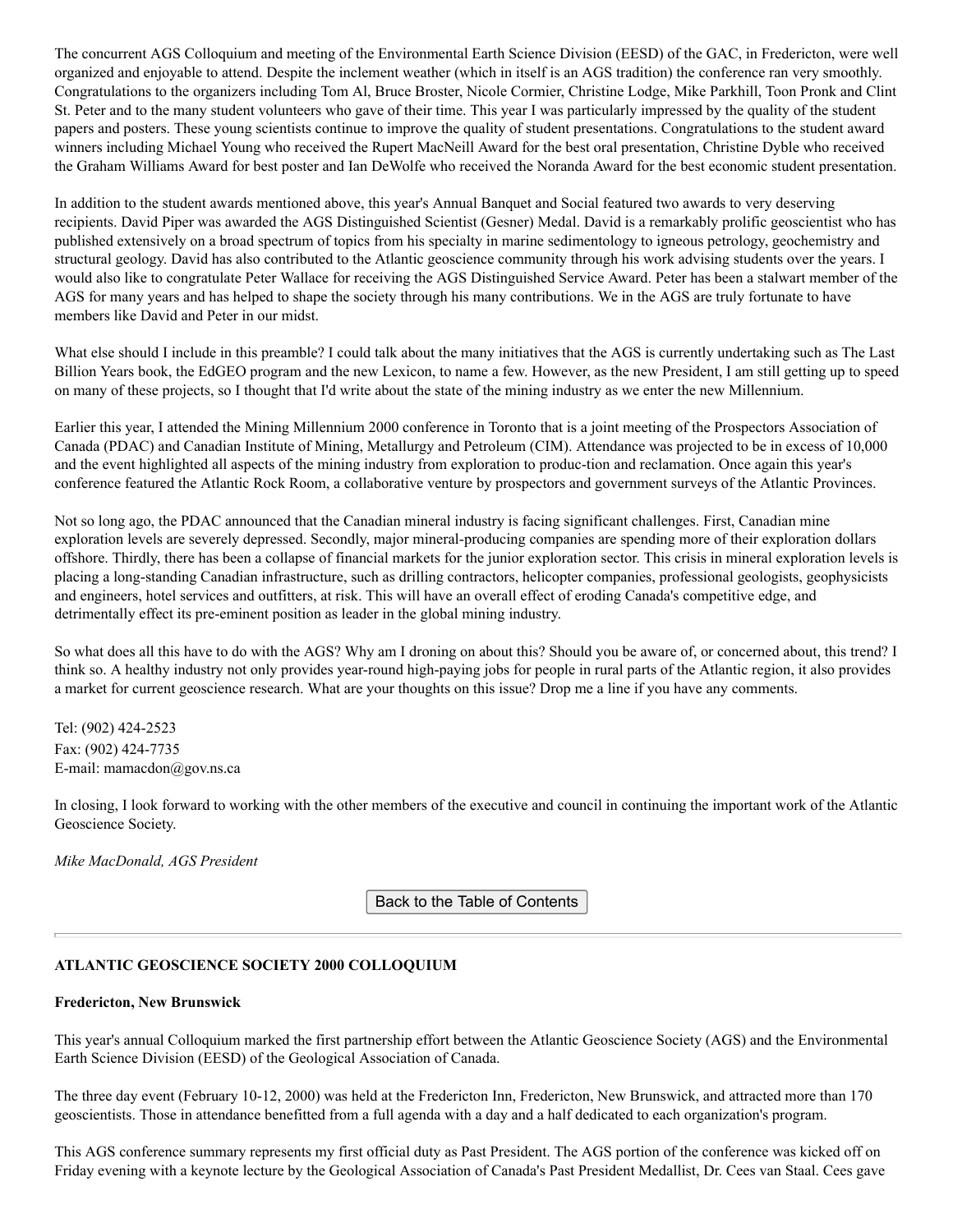an informative and engaging presentation entitled "The geological history of the Brunswick subduction complex in Bathurst, northern New Brunswick: an important clue to understanding the tectonic evolution of the Northern Appalachian Orogen". The rest of the evening and all day Saturday focused on the main conference theme "Current research in the Atlantic Provinces", as well as a Special Session on the "Geology of the Maritimes Basin" (Saturday morning). Almost sixty abstracts were delivered, representing a diverse and impressive collection of oral and poster presenta-tions. It was also encouraging to see that students authored twenty-four of these presentations. This emphasizes the importance of this venue for the professional development of students and professionals alike.

A big thank you goes to the session Chairs: Reg Wilson, Kirsten McLaughlin, Don Fox, Paul McNeill, Peter Giles, Megan Surrette, Dave Lentz, Tanya Costain, Mike MacDonald, Diana Loomer, Sandra Barr and Nicole Dunham. These talented volunteers managed to keep things on track and facilitated many constructive exchanges.

The Conference came to a close on Saturday evening with the Annual Banquet and Social. The Banquet Speaker, Dr. Ian Hutcheon, President of the Canadian Society of Petroleum Geologists gave an excellent talk entitled "CO<sub>2</sub> emissions and hydro-carbons: a geochemists perspective". This left us with an optimistic feeling that humans do have a future on this planet. The banquet is also a time for recognizing various achievements via the AGS Award program (see summary below). In keeping with the "Maritime geological tradition" the conference ended with a "kitchen party" social. A few of the more talented AGS members entertained us with folk songs and instrumentals (guitars, mandolin and fiddle). The party went on well into the night and a good time was had by all (so I am told).

On behalf of AGS, I would like to thank the Joint Meeting Chairs Bruce Broster (EESD) and Tom Al (AGS); other co-members of the organizing committee Nicole Cormier, Christine Lodge, Mike Parkhill, Toon Pronk, and Clint St. Peter; as well as members of the University of New Brunswick Bailey Geological Society, and University of New Brunswick Geological Association of Graduate Students. Their combined efforts helped to make this years Colloquium a very successful one. Of course, thanks also go to our corporate sponsors: New Brunswick Department of the Environment, Noranda Mining and Exploration (Brunswick Mining Division), Three-D Consultants Limited and Universal Systems Limited. Their support is greatly appreciated and certainly was put to good use.

In closing, I would like to re-iterate the my sincere thank you for the opportu-nity to be a part of such a dynamic and professional organization. I look for-ward to working with the new slate of AGS executives and councillors on the challenges ahead.

*Chris White, Past President, AGS*

Back to the Table of Contents

# **EXECUTIVE AND COUNCIL MEMBERS 2000-2001**

#### **Executive**

Past-President: Chris White Nova Scotia Department of Natural Resources, Halifax, NS

President: Mike MacDonald Nova Scotia Department of Natural Resources, Halifax, NS

Vice-President: Tom Martel Corridor Resources, Halifax, NS

Secretary: Peter Giles Geological Survey of Canada (Atlantic), Dartmouth, NS

Treasurer: Ken Howells Dartmouth, NS

#### **Editor**

Jennifer Bates, Geological Survey of Canada (Atlantic) Dartmouth, NS

#### **Publicity**

Chris White, Nova Scotia Department of Natural Resources, Halifax, NS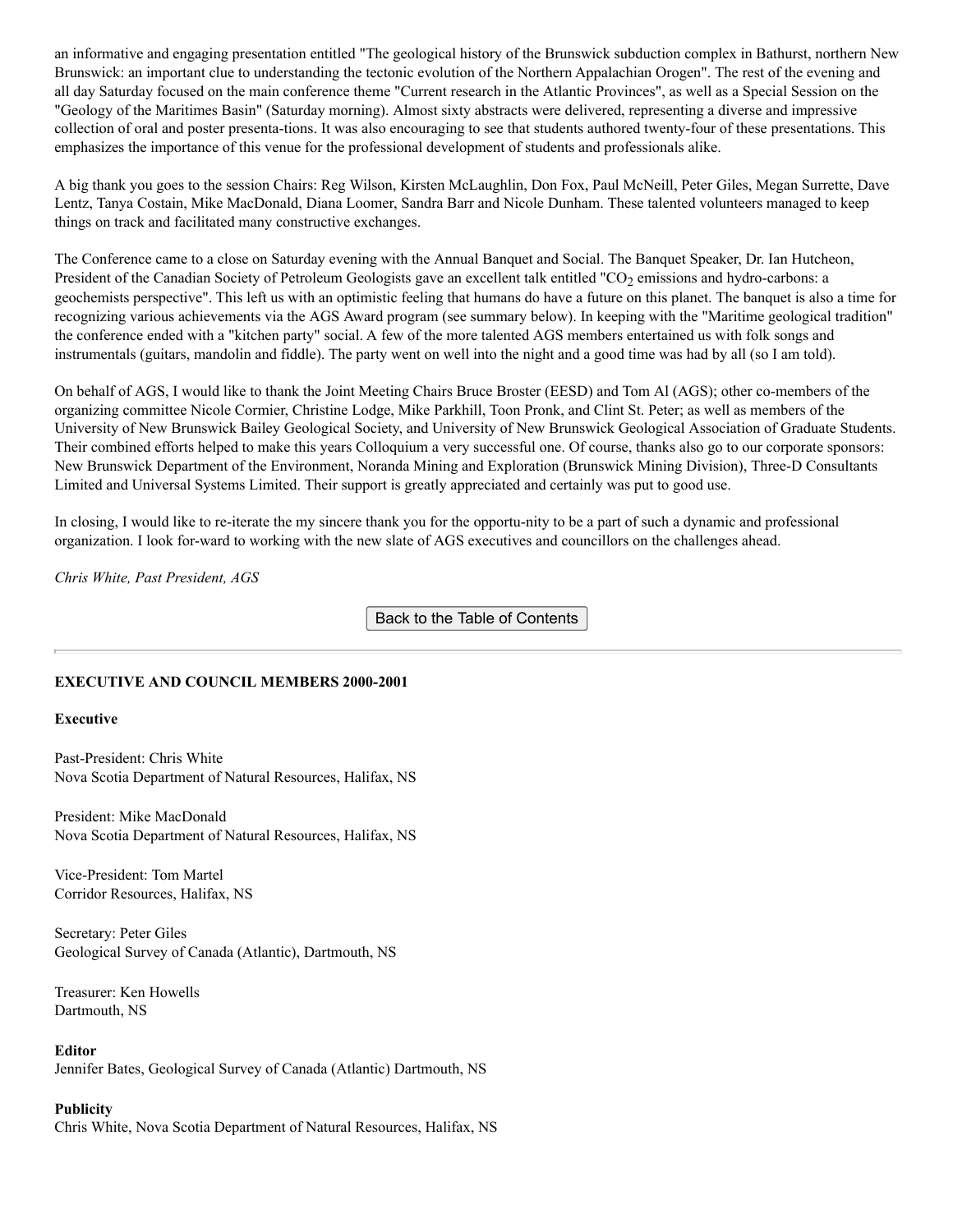# **Councillors**

Tom Al, University of New Brunswick, Fredericton, NB Jennifer Bates, Geological Survey of Canada (Atlantic), Dartmouth, NS Jarda Dostal, Saint Mary's University, Halifax, NS Paul Durling, Corridor Resources, Halifax, NS Linda Ham, Nova Scotia Department of Natural Resources, Halifax, NS Randy Miller, New Brunswick Museum Natural Science Division, Saint John, NB Dave Mossman, Mount Allison University, Sackville, NB Brendan Murphy, St. Francis Xavier University, Antigonish, NS Mike Parkhill, New Brunswick Department of Natural Resources and Energy, Fredericton, NB Alan Ruffman, Geomarine Associates Limited, Halifax, NS Ian Spooner, Acadia University, Wolfville, NS Clint St. Peter, New Brunswick Department of Natural Resources and Energy, Fredericton NB Peter Wallace, Dalhousie University, Halifax, NS Dick Wardle, Newfoundland Department of Mines and Energy, St. John's, NF Tim Webster, College of Geographic Sciences, Lawrencetown, NS

On behalf of AGS, I would like to thank Councillors Georgia Pe-Piper (Saint Mary's University) and Hugo Beltrami (St. Francis Xavier University) for their valuable contributions to AGS activities. Their input will be missed.

*Chris White, Past President, AGS*

Back to the Table of Contents

#### **AGS AWARDS**

#### *Student Awards*

Student awards are given annually to the best oral presentation (Rupert MacNeill Award) and the best poster presentation (Graham Williams Award) at the annual Atlantic Geoscience Society Colloquium. Assigned judges rank the student presentations based on scientific content, organization and presentation of data and, for the posters, overall display aesthetics. The awards include a plaque with the name and university of the recipient, and a \$100 cheque for the purchase of geological reference material. In addition, Noranda Mining and Exploration Incorporated (Bathurst Office), has established an award for the student presenting the best paper or poster in economic geology (or related field). This award consists of a field pack containing a silva compass, hammer, magnet, etc. and a contract summer position with Noranda, in Atlantic Canada. The awards are handed out to students that are registered in a BSc, MSc, or PhD program.

The Rupert MacNeill Award was presented to Michael Young, Dalhousie University, for his talk entitled "Minor folds and their relationship to regional fold evolution, central Meguma Terrane, Nova Scotia".

The Graham Williams Award was presented to Christie Dyble, Acadia University, for her poster entitled "A high resolution stratigraphic and petro-logical investigation of the Braeburn Member, Charlie Lake Formation, Peace River Arch, northwestern Alberta: reservoir implications".

The Noranda Award was presented to Ian DeWolfe, Acadia University, for his poster entitled "Structural and geometrical analysis of saddle reef folds at the mesothermal gold deposit, Port Dufferin, Halifax County, Nova Scotia: implications for future explora-tion and resource assessment".

Congratulations to all.

#### *Distinguished Scientist Award (Gesner Medal)*

The AGS gives the Distinguished Scientist Award (Gesner Medal) to a person who through his/her own efforts (i.e. maps, publications, memoirs, etc.) has developed and promoted the advancement of an aspect of geoscience in the Atlantic Region. The contribution of this person should be large enough scope to have made an impact beyond the immediate Atlantic Region. This year's award was presented to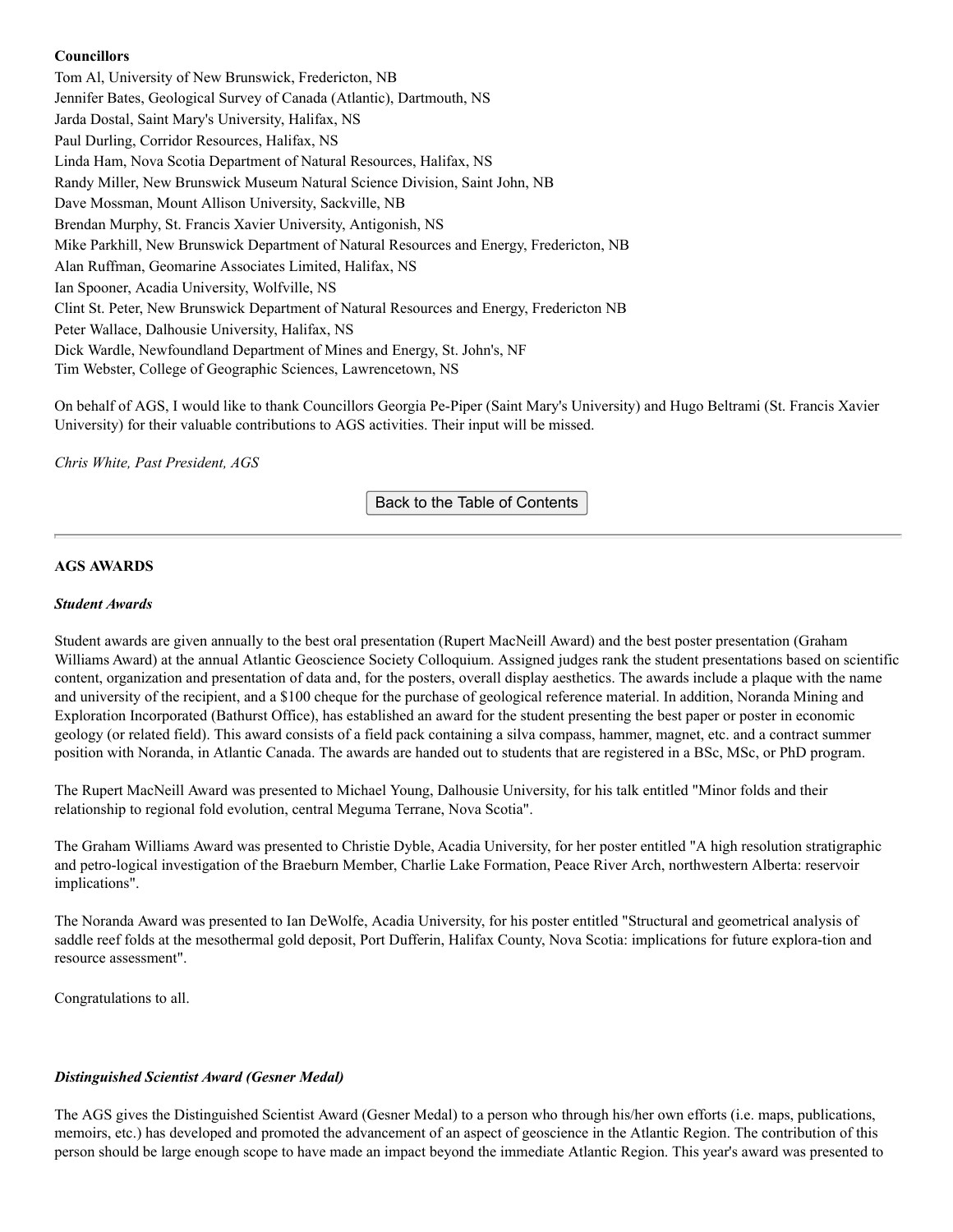Dr. David Piper of the Geological Survey of Canada (Atlantic).



David Piper (l) receives hug and Distinguished Scientist Award (Gesner Medal) from Brendan Murphy.

David has an outstanding record of accomplishments in several fields. Although a sedimentologist by training, David is one of the rare true generalists, who can converse with ease in most subdisciplines of earth science. In the mid-late 1970s he was instrumental in the development and growth of Quaternary paleoclimatic and paleoceanographic studies in eastern Canada. He is world-renown for his contributions in the sedimentary architecture of the submarine fan systems and continental slopes. Consequently, his work has been invaluable to companies exploring for oil and natural gas along the eastern Canadian margin. David's multifaceted research is not restricted to surficial deposits. He has also made major contributions to deciphering the complex geological evolution of the Cobequid Highlands in Nova Scotia.

As an inspiration to others in initiating and completing original research, David has few equals. Firstly as Professor and Chairman of the then Department of Geology, Dalhousie University and secondly, as Head of the Environmental Marine Geology Subdivision of the Atlantic Geoscience Centre, he assembled and led inter-disciplinary groups to study deep water sedimen-tation and to develop the necessary technology. He has super-vised some outstanding students, many of whom are now innovative leaders of research projects.

David's productive research is con-firmed by his publication record. He has published over 100 papers in refereed scientific journals and has co-authored more than 20 chapters for books, special publications, and ODP proceedings. He was editor of the Canadian Journal of Earth Sciences for almost six years and he is now one of three editors of Marine Geology. He is an adjunct professor of two university departments and is presently super-vising several students. He has always been a proactive advocate of the Atlantic Geoscience Society and a constant attendee at the annual Colloquium. He is truly a deserving recipient of the Gesner Medal.

# *Distinguished Service Award*

This year, the Distinguished Service Award of the Atlantic Geoscience Society was presented to Peter Wallace of Dalhousie University. This award is given in recognition of exceptional and altruistic contributions to the Society over a long period of time. Peter's association with the Society goes back to the early 1980s. Peter has held the positions of Councillor representing Dalhousie University, Program Chair, Vice President, President, Past President and member of the Education Committee and Products committees.

In 1998 Special Publication #14, a binder of field stops and geological information in the Atlantic Region, was published by AGS. Peter was the editor, compiler and main mover on this project which consumed a great deal of time. Peter showed the leader-ship and perseverance to complete this task. This field guide will help geo-scientists, teachers and the general public appreciate the geology of Atlantic Canada.

Peter's skills of organization, leader-ship and ability to work well with others have been a hallmark of his service to the Society. He has organized several Annual Colloquia and Symposia and has encouraged students to attend, present talks and display posters. The Society has benefitted from this student participation.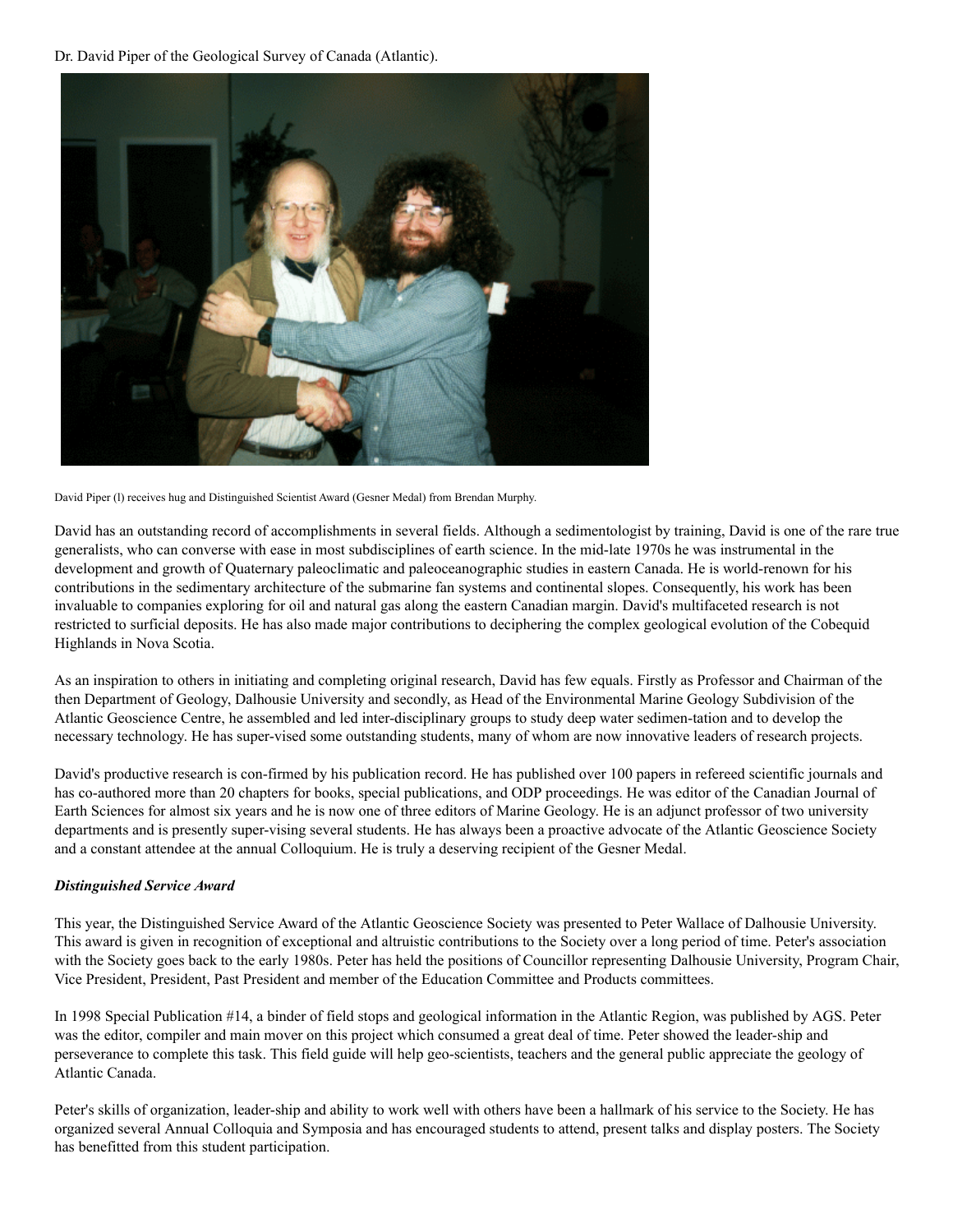Peter's service to the Society spans nearly two decades. His work on behalf of the Society has ensured its well being, its mandate and its future. Peter Wallace is a most worthy recipient of the AGS Distinguished Service Award.



Peter Wallace of Dalhousie University receives the AGS Distinguished Service Award.



AGS 2000 awards recipients (l-r): Mike Young, Dalhousie University (Rupert MacNeill Award); David Piper, GSC Atlantic (Distinguished Scientist Award-Gesner Medal); Christie Dyble, Acadia University (Graham Williams Award); Gary Woods, presenter of the Noranda Award; Ian DeWolfe, Acadia University (Noranda Award); Chris White, AGS President.

*Chris White, Past President, AGS*

Back to the Table of Contents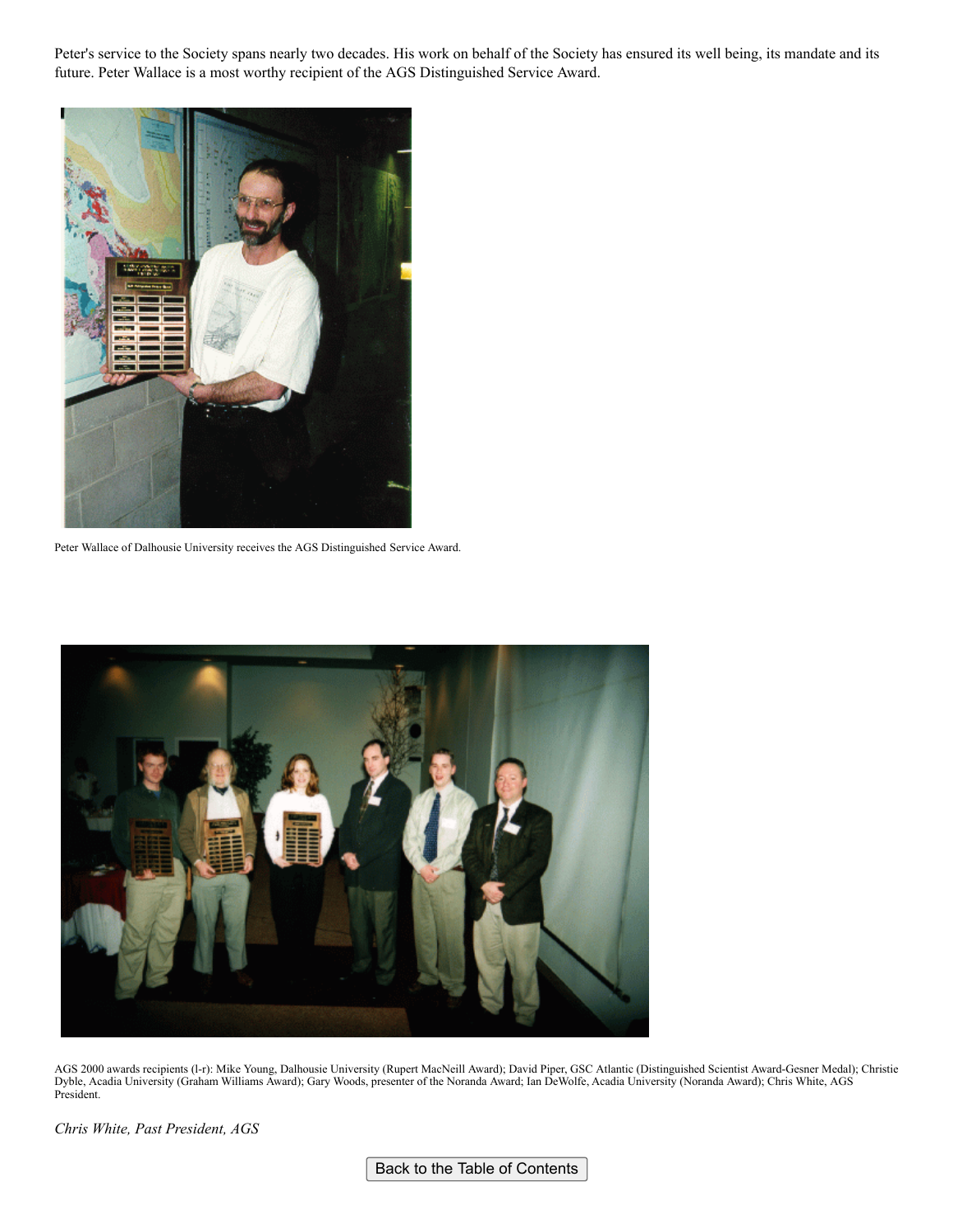### **EESD MEETING IN FREDERICTON**

The first EESD technical meeting held outside the framework of the annual GAC-MAC meetings was attended by a wide variety of geoscientists from central and eastern Canada. The meeting was held in conjunction with the annual Atlantic Geoscience Society Colloquium. Approximately 180 delegates attended the joint meeting, of which about 90 braved a major snow storm to attend the EESD events held the first day.

The title of the meeting "Current Environmental Research and Foci for the Next Century" accurately reflected the material presented. The topics of the presentations varied from foramini-feral research on the West Coast and Holocene change (T. Schell) to policy papers on New Brunswick water resources (D. Pupek), coastal zone environmental impact (D. Monahan), and coastal change along the eastern shore of Nova Scotia (G. Manson and D. Forbes). Geographical variety was evident with site-specific projects as the Fredericton Aquifer study

(K. Butler) and River Enhancement in Nova Scotia (I. Spooner). Regional overviews included talks on seismic assessment of the Great Lakes area

(J. Wallach) and avalanche hazards in Newfoundland and Labrador

(D. Liverman). Other talks included: hazard assessments for engineering activity in areas of potential earthquake events (B. Broster), seismic recurrence in eastern Canada (K. Burke), the use of Radarsat as a tool in terrain evaluation and monitoring

(T. Webster), the importance of mapping and archival geochemical survey data for environmental baseline assessments (T. Pronk), and environmental issues relating to sulphide reactivity (D. Fox) and enhanced groundwater flow in underground mine workings (A. Park).

Poster topics included: GIS mapping (D. Fox), geophysical techniques for aquifer mapping (J. Paasche,

T. Gilman and K. Butler), hurricane records in the Carolinas (D. Scott,

E. Collins, P. Gayes and E. Wright), landslide hazards in the Rockies

(A. Stumpf and B. Broster), and the biogeological structure of rusticles on the remains of the RMS Titanic

(J. McCarron, H. Mann and F. Thomas). Several of the papers in the general AGS sessions also reflected the focus of the EESD meeting.

The overall quality of research was excellent and student presentations were of a high calibre. Several of the presentations touched on policy and legal matters, and several common themes were repeated throughout the conference. These included: the use of geoscience for the service and greater well being of the population, in particular, the role of geoscientists in examining existing environmental regulations and land-use practice, and their contributions to the identification of hazards or other 'Earth' issues. On several occasions delegates emphasized how important it is for the geo-science community to interact with other disciplines like environmental science, biology and regional planning and to make the general public more aware of the wealth of geoscience information available. While most of us were at times, "preaching to the converted", it was generally accepted that as geoscientists, we need to take our 'message' beyond the confines of our own organizations.

Congratulations go to the meeting chairs, Tom Al and Bruce Broster, and also to the larger AGS/EESD Organizing Committee on a wellattended and excellent joint EESD/ AGS meeting.

*Toon Pronk, NBDNR*

Back to the Table of Contents

# **A FEW WORDS FROM THE PETROLEUM SIDE**

These are certainly exciting days for the petroleum industry here in Atlantic Canada; Hibernia has been producing for some time now, Sable gas started flowing on New Year's Eve and Pan Canadian recently announced a major gas discovery on the Scotian Shelf.

This is also an exciting time for the onshore areas. In the Maritime Provinces, many of the Carboniferous basins have been licensed for oil and gas exploration. In Nova Scotia, North Star, Hunt, Amvest Nova Scotia and Consolidated Beacon Resources have taken licenses. Hunt is exploring in the vicinity of the Alton gas show and they drilled a well on that license block last summer. Consolidated Beacon is working in the Truro-Kemptown area, and westward along the Minas Shore. North Star has taken a very large posi-tion in Nova Scotia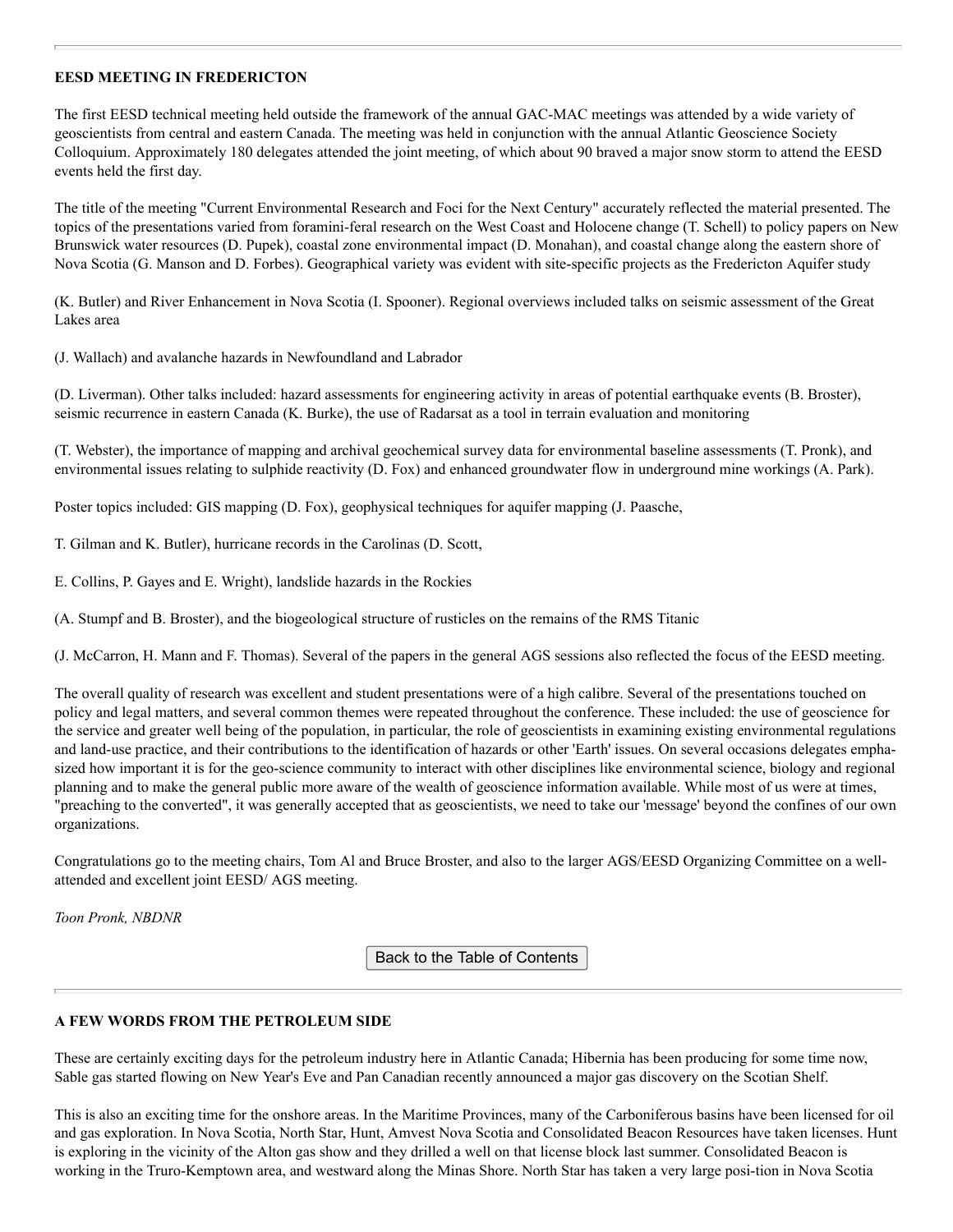with blocks in the Windsor basin, the northern border of the Cobequid Highlands, the Antigonish basin and central Cape Breton Island around the Bras d'Or Lakes.

In Prince Edward Island there are three players: PEI Gas Company, AGREN and Corridor Resources Incorporated. In 1997, PEI Gas drilled a well at Spring Valley and Corridor drilled a well at Green Gables.

Several licence blocks have been taken in southern New Brunswick by Marico Oil and Gas, J.A. Seglund, RHT Enterprises and Corridor Resources Incorporated. Last summer, Columbia Natural Resources Canada farmed in on Marico, Seglund and Corridor. Drilling was completed in the Elgin area and the Moncton area with unsuccessful but very encouraging results. Seismic and drilling are planned for this coming field season.

A map showing the location of these licences is on the Corridor web site at www.corridor.ns.ca (click on the small licence map under Licence Areas).

#### *Paul Durling, Corridor Resources*

Back to the Table of Contents

# **INTERNATIONAL GEOLOGICAL CORRELATION PROGRAMME**

In 1972, a joint scientific research initiative between UNESCO and the International Union of Geological Sciences (IUGS) was started under the name of International Geological Correlation Programme (IGCP). The primary aim of IGCP is to encourage geoscientists from around the world to formulate new approaches to earth science problems that deal with such topics as the discovery of mineral, groundwater and energy resources, mitigation of natural hazards, evalu-tion of human induced hazards, and so on. IGCP has defined clear scientific objectives on programs of global importance:

\* improve living conditions by better understanding factors controlling the environment;

- \* develop more effective ways for locating, evaluating and sustainably managing natural resources;
- \* increase our understanding of geological processes and concepts;
- \* improve research capacities, techniques and methods including international collaboration; and
- \* promote multi-disciplinary coopera-tion within the UNESCO framework.

Ideas from geoscientists are put forward as formal proposals to the IGCP international board through the National Committee of each country. All successful proposals share certain features: scientific excellence, reliance on advanced methodology, contempo-rary societal relevance, as well as significant collaboration between developing and developed nations. Each project must be represented by at least one scientific leader who becomes responsible for annually reporting to the scientific board. Participating countries can nominate interested and qualified national leaders to represent and coordinate activities within projects in their own country. With an average life span of up to five years, IGCP projects succeed by reaching milestones associated with the general IGCP objectives. IGCP projects host regular international and national meetings, workshops, conferences, and field trips. Global participation is imperative.

The IGCP consists of a board of 16 scientists representing various disciplines and regions around the world, as well as the Director of the Earth Sciences Division of UNESCO and the President of the IUGS. Members of the board have limited terms and are appointed by the Director General of UNESCO to specific working groups consisting of: 1) stratigraphy, sedimentology and fossil fuels; 2) Quaternary, environ-ental and engineering sciences; 3) mineral deposits, petrology and geochemistry; and 4) geophysics, tectonics and structural geology.

The board annually meets in Paris to deal with a number of issues. New project proposals are evaluated, reports from ongoing projects are assessed, funding levels for projects are esta-blished, and broader issues such as the Constitution and comments from National Committees of IGCP are discussed. Active projects are graded annually by the board and are assigned funding from low (< US \$4,000) to medium (US \$6-7,000) to high (US \$10,000) levels. Funding disbursed by the Scientific Board (circa US \$250,000) comes from UNESCO and IUGS.

The programme provides seed money to approximately 40 active projects per year. This money is used by thousands of geoscientists from about 150 countries to participate in their respec-tive IGCP project. During 1999 the following projects with Canadian leaders were active: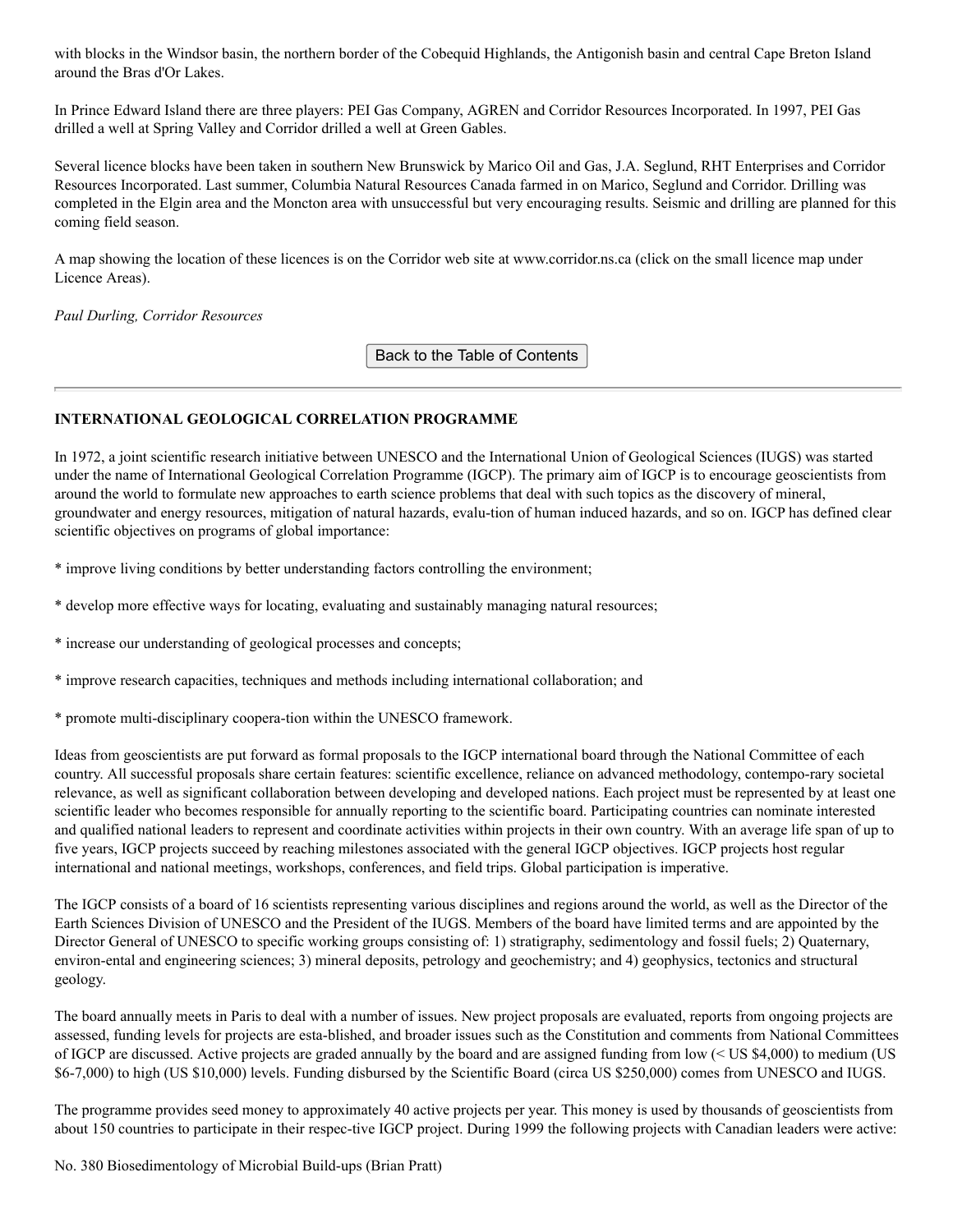- No. 391 Groundwater and Sand Accumulations in the Sahara (Vern Singhroy)
- No. 396 Continental Shelves in the Quaternary (Heiner Josenhans)
- No. 406 Circum-Arctic Paleozoic Vertebrates (Mark Wilson)
- No. 408 Rocks and Minerals at Great Depth and on the Surface (Robert Linnen)
- No. 413 Understanding Future Dryland Changes from Past Dynamics (Dave Sauchyn)
- No. 415 Glaciation and Reorgani-zation of Asia's Network of Drainage (Jim Teller)
- No. 418 Kibarian Events in Southwest Africa (Toby Rivers)
- No. 419 Foreland Basins of the Neoproterozoic Belts in Central to Southern Africa and South America (Pier Binda)
- No. 420 Continental Growth in the Phanerozoic: Evidence from East-Central Asia (Mike Brookfield)
- No. 425 Landslide Hazard Assessment and Cultural Heritage (Oldrich Hungr and Peter Bobrowsky)
- No. 426 Granite Systems and Proterozoic Lithospheric Processes (Sandra Barr)
- No. 427 Ore-Forming Processes in Dynamic Magmatic Systems (Mike Lesher and Sarah-Jane Barnes)

No. 428 Past Climatic Change Inferred from the Analysis of the Underground Temperature Field (Jacob Majorowicz, Trevor Lewis and Hugo Beltrami)

- No. 429 Organics in Major Environmental Issues (Jim Baker)
- No. 432 Contourites, Bottom Currents and Palaeocirculation (David. Piper)
- No. 437 Coastal Environmental Change during Sea-Level Highstands (R.T. Patterson)
- No. 440 Rodinia Assembly and Breakup (Tony Davidson)
- No. 442 Raw Materials of Neolithic Artifacts (Victor Ownes)

The Canadian National Committee of IGCP (CNC-IGCP) consists of a Chair, the International Director of the Canadian Geoscience Council and six other board members who annually meet (teleconference in alternate years) to evaluate minor funding requests from Canadian participants in IGCP projects. Applicants request financial support to attend international confer-ences, sponsor meetings in Canada, or conduct other activities directly related to specific IGCP projects. A total of \$18,000 (Canadian) is provided annually to CNC-IGCP by the Canadian Geoscience Council for disbursement. Individual grant amounts are set by CNC-IGCP depending on the total amount of requests received in any one year. Presently allocated grants range from \$500 to \$1100.

Professional geoscientists in Canada are encouraged to participate in active IGCP projects by directly contacting the Canadian leaders. New projects are continually being accepted by the IGCP Scientific Board, so regular contact with CNC-IGCP members should be maintained. For more information on IGCP and CNC-IGCP please contact Peter Bobrowsky, International Director-CGC, c/o BC Geological Survey Branch, P.O. Box 9320, Station Provincial Government, Victoria, BC, V8W 9N3. Tel: (250) 952-0395; Fax: (250) 952- 0382; Email: peter.bobrowsky@gems7.gov.bc.ca

*Sandra Barr, Acadia University*

Back to the Table of Contents

# **INTERNATIONAL UNION OF GEOLOGICAL SCIENCES**

Did you know that since the inception of the International Union of Geological Sciences (IUGS) in 1961, three of its presidents have been Canadians, which is more than any other of the 110 member countries? Our most recent President and current Past President is Dr. Bill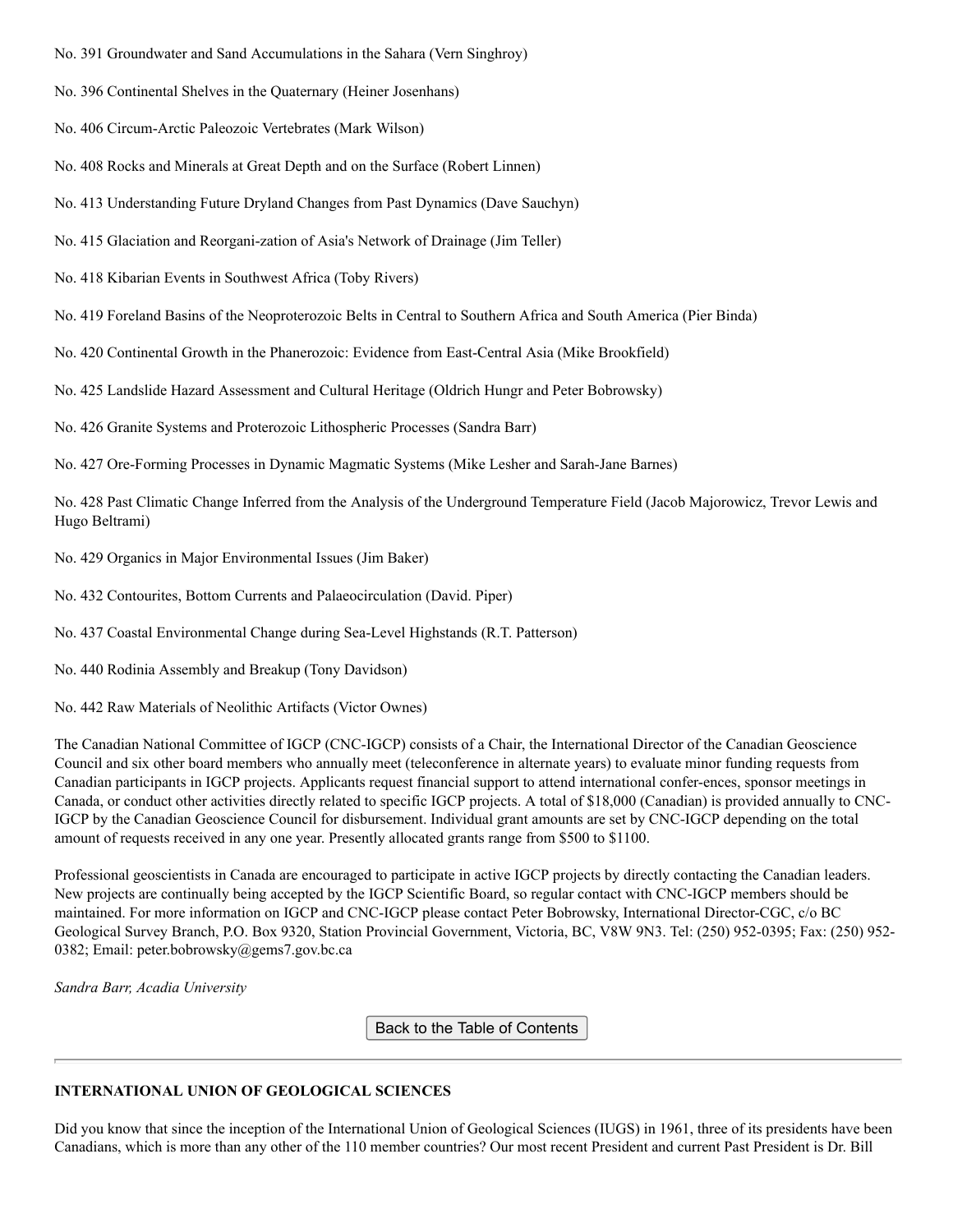Fyfe (University of Western Ontario); previous Canadian presidents include Dr. Jim Harrison and Dr. Bill Hutchison. But what exactly is IUGS and how does Canada fit into this organization?

The IUGS is one of the largest, non-profit, apolitical, non-governmental organizations in the world dealing with earth sciences. IUGS and its many sister organizations, such as IUGG, all belong to ICSU (International Council for Science). Briefly, the purpose of the IUGS is to improve communication and positive action amongst the various earth science disciplines around the world. The organization promotes and encourages the study of earth science problems, primarily those with a global significance. To accomplish this rather broad mandate, the IUGS operates through any number of Commissions, Subcommissions, Working Groups and Joint Programs. It also relies considerably on the international activities of some three dozen affiliated bodies and organiza-tions. The IUGS has a permanent Secretariat based at the Geological Survey of Norway in Trondheim.

Every four years, the IUGS sponsors the scientific aspect of the International Geological Congress, but it also helps in the organization of sessions, workshops, field trips and other activities associated with the congress. The Council of IUGS, which consists of representatives from member countries, as well as adhering organizations as designated by statute, meet to maintain the business of the Union. In the year 2000, the 31<sup>st</sup> International Geological Congress will be held in Rio de Janeiro, Brazil from August 6-17. Between congresses, the IUGS sponsors and promotes numer-ous other international, national and regional meetings, workshops and other activities.

The IUGS is managed by an elected Executive Committee, but topics which require long-term geoscience attention are the domain of Commissions and Subcommissions. Canadian geo-scientists are involved in all of the current Commissions and Sub-commissions as working scientists, but several individuals are presently active in executive roles: Dr. D. Francis (McGill University) is on the Commission on Igneous and Meta-morphic Petrogenesis, Dr. Benoit Beauchamp (GSC) is the Chair of the Commission on Global Sedimentary Geology, Dr. S.H. Williams (MUN) is Secretary of the ICS Subcommission on Ordovician Stratigraphy, Dr. A. Lenz (University of Western Ontario) is Secretary of the ICS Subcommission on Silurian Stratigraphy, Dr. F.P. Agterberg (GSC) is Chair of the ICS Committee on Quantitative Strati-graphy, and Dr. P. Bobrowsky (BSGS) is Secretary General of the Commission on Geological Sciences for Environmental Planning.

Working Groups are developed for those topics which require prompt action and less time than Commissions, and Canadians are involved in all of the five current Working Groups. Joint Programs are those sponsored by IUGS and other organizations such as UNESCO or IUGG. One such program is the International Geological Correlation Program (IGCP), spon-sored by the IUGS and UNESCO, and through the last few decades, hundreds of Canadian earth scientists have parti-cipated in IGCP projects.

As noted earlier, Canada is one of some 110 countries which belongs to and pays dues into the IUGS. Membership ranges from Level I to VIII depending on the financial well-being of the country. Level VIII countries such as Japan, Russia and the USA pay \$28,000 US annually in dues. Canada is a Level VII member, as is China, Germany, Italy, France and the United Kingdom. Our annual dues of \$14,000 US are paid through the Canadian National Committee of IUGS (CNC-IUGS) which operates under the umbrella and sponsorship of the Canadian Geoscience Council (CGC). Level of membership dictates the weighted voting power of a member country, but membership in IUGS is essential to ensure that Canadian geoscience is represented. In other words, CGC is the official adhering organization of Canada in the IUGS and it is represented by CNC-IUGS.

The CNC-IUGS consists of a Chair (the current International Director of the CGC), four members appointed by the CGC in consultation with Member Societies, three members appointed by the CGC in consultation with CNC- IUGS and three ex-officio members (GSC representative, CNC-IGCP secretary and Dr. Bill Fyfe as the Canadian member of the IUGS executive). The committee acts as the primary liaison in communicating Canadian geoscience accomplishments and concerns to the IUGS.

All of the activities of the IUGS, its Commissions, Subcommissions, Working Groups, Joint Programs and Affiliated Organizations are routinely summarized in the journal Episodes. Special publications such as mono- graphs and more recently an informa-tive web site (www.iugs.org) are also used to communicate accomplishments and activities of the IUGS. Most earth scientists in Canada belong to one or more professional organizations, and hence we all benefit from our direct and indirect relationship with the IUGS. Those individuals that are active in IGCP, routinely read Episodes, or visit the IUGS web site know that Canada's global influence and the international benefits which return back to Canada keep us on the leading edge of good geological science.

For more information regarding IUGS, CNC-IUGS or CNC-IGCP please contact Peter Bobrowsky, International Director-CGC, c/o BC Geological Survey Branch, PO Box 9320, Station Provincial Government, Victoria, BC, V8W 9N3. Tel: (250) 952-0395; Fax: (250) 952- 0381; Email: peter.bobrowsky@gems7.gov.bc.ca

*Sandra Barr, Acadia University*

Back to the Table of Contents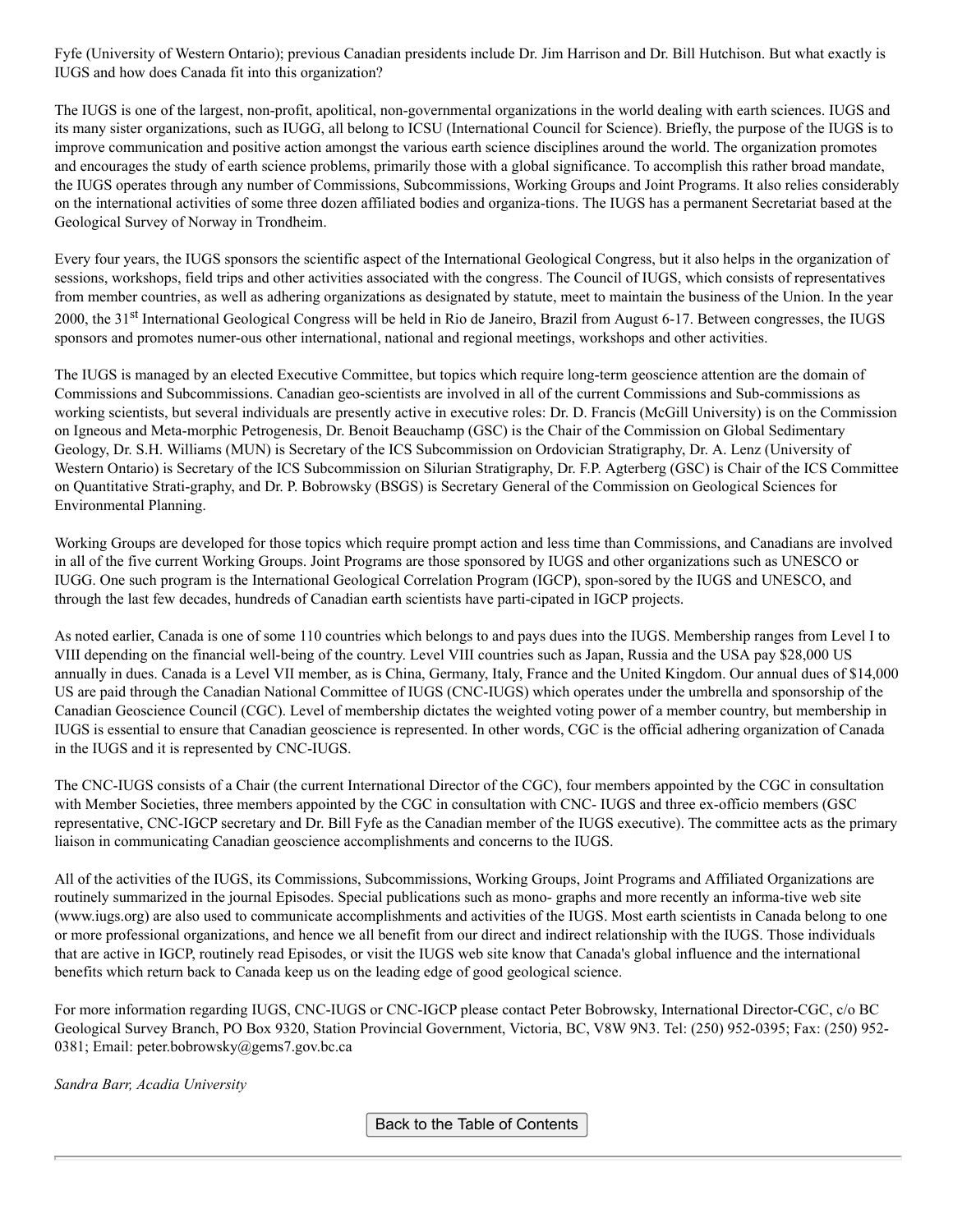# **AGS/PGNS PHOTO CONTEST**

Last Spring, Rob Fensome (GSC Atlantic) suggested that the AGS sponsor a competition within the Photographic Guild of Nova Scotia (PGNS) for geological images. AGS currently has a number of outreach projects (EarthNet, Last Billion Years) that benefit from good photographic images. So this proposal was made to boost AGS's library of images.

Both societies agreed in principle to the proposal, and Howard Donohoe (NSDNR) was appointed to represent AGS in discussions of the details of the collaboration. Subsequently, Howard and Rob met with Bob Deluca, President of PGNS, to iron out these details.

It was agreed that, under the auspices of AGS, a seminar would be given within the PGNS program on the topic of geology and photography. Howard and Rob presented this seminar in September. Also in September and under AGS auspices, a geological field trip was organized for interested PGNS members, led by Howard. The photo- graphs were taken to Chebucto Head, Portuguese Cove, Point Pleasant Park and Hartlen Point.

All this activity was in preparation for a formal AGS sponsored competition within the PGNS in April. The AGS sponsored competition would be initially for this year only, but could become an annual event if both parties desired. Those members of AGS wishing to discover more about PGNS should look at the website at: http://www.chebucto.ns.ca/Recreation/PGNS/

The site also currently includes some geological images and discussion at: http://www.chebucto.ns.ca/Recreation/PGNS/Geninfo/AGS\_rules.html

*Howard Donohoe, NSDNR*

*Rob Fensome, GSC Atlantic*

Back to the Table of Contents

# **ATLANTIC GEOLOGY**

Atlantic Geology, the journal of the AGS, publishes papers of regional, national and international interest, including thematic issues. Persons or organizations interested in having their research or proceedings published in an issue of Atlantic Geology should contact Dr. Sandra Barr at Department of Geology, Acadia University, Wolfville, Nova Scotia, B0P 1XO. Tel: (902) 585-1340, Fax: (902) 585-1816; e-mail: sandra.barr@acidiau.ca.

# **DOUBLE CHECK YOUR BOOKMARK**

The AGS website is located at: http://ags.earthsciences.dal.ca/ags.php

# **EARTHNET REBORN**

A new and improved version of the EarthNet website has been released. The URL is: http://agc.bio.ns.ca/EarthNet

#### **AGS 2000 - 2001**

#### **Executive**

President: Mike MacDonald 1701 Hollis Street P.O. Box 698 Halifax, Nova Scotia B3J 2T9

Vice President: Tom Martel Treasurer: Ken Howells Secretary: Peter Giles Past President: Chris White

**Editor** Jennifer Bates

#### **Councillors**

Tom Al, Jennifer Bates, Jarda Dostal, Paul Durling, Linda Ham, Randy Miller, Dave Mossman, Brendan Murphy, Michael Parkhill, Alan Ruffman, Clint St. Peter, Ian Spooner, Peter Wallace, Dick Wardle, Tim Webster